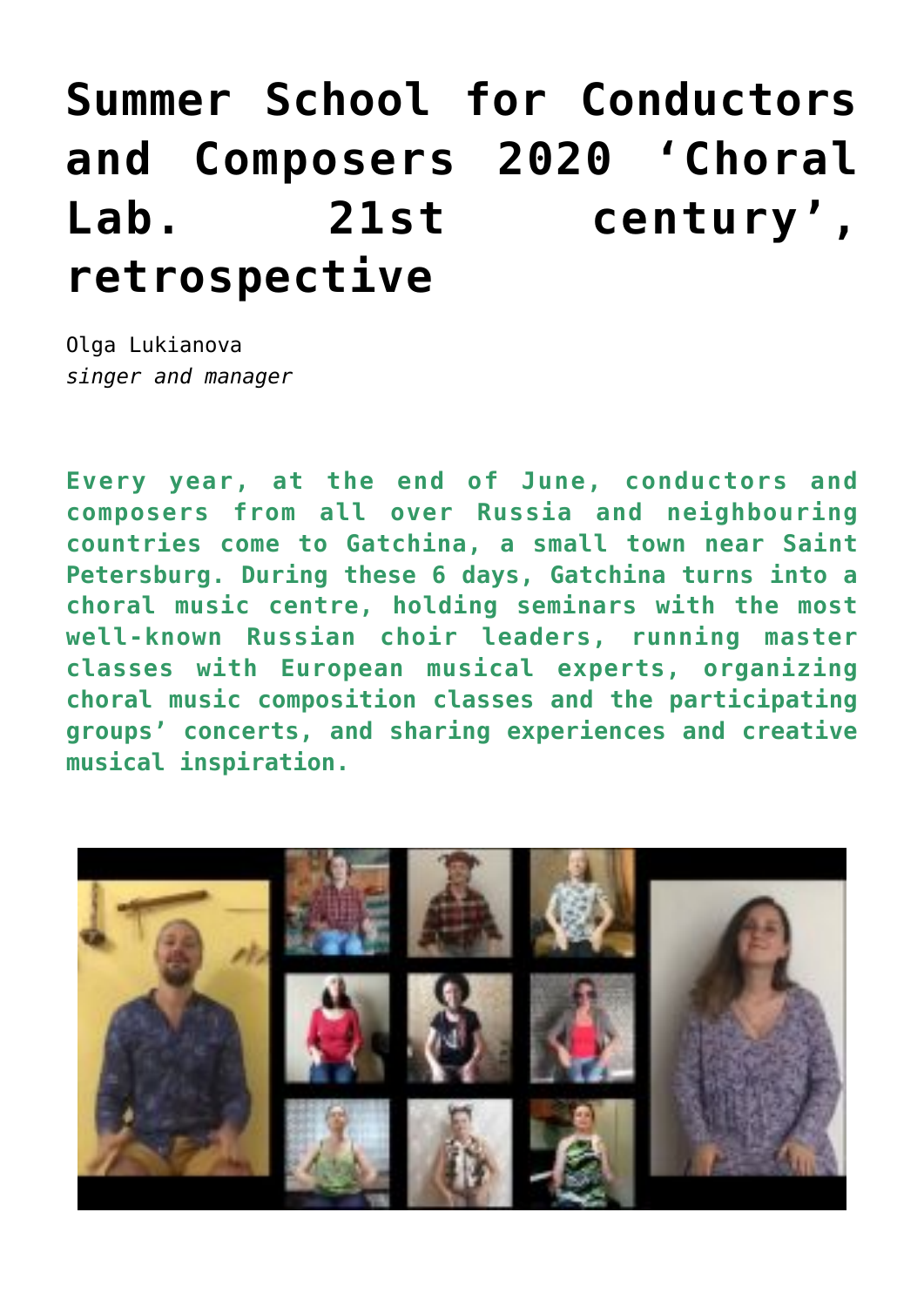The Bremen Town Musicians body percussion composition

2020 proved to be a time of unexpected events. Though impossible to organize our Summer School the way we were used to, many musicians looked forward to taking part anyway. It was decided by the Interregional Association of Children's and Youth Choirs from the Northwestern Region of the Russian Federation to hold the traditional Summer School for conductors and composers in an online format. This was something new for people and also a great challenge!

Summer School 2020 master classes were held by top Russian conductors and choral composers as well as by experts from abroad, including: Vladimir Minin (Russia, Moscow), Ambrož Čopi (Slovenia), Rasa Gelgotiene (Lithuania), Inessa Bodyako (Belarus), Mia Makaroff (Finland), Viktor Yemelianov (Russia, Samara), Alexey Larin (Russia, Moscow), Jēkabs Jančevskis (Latvia), and others, representing an amazing diversity of experience and mastery.



Ambrož Čopi online with us!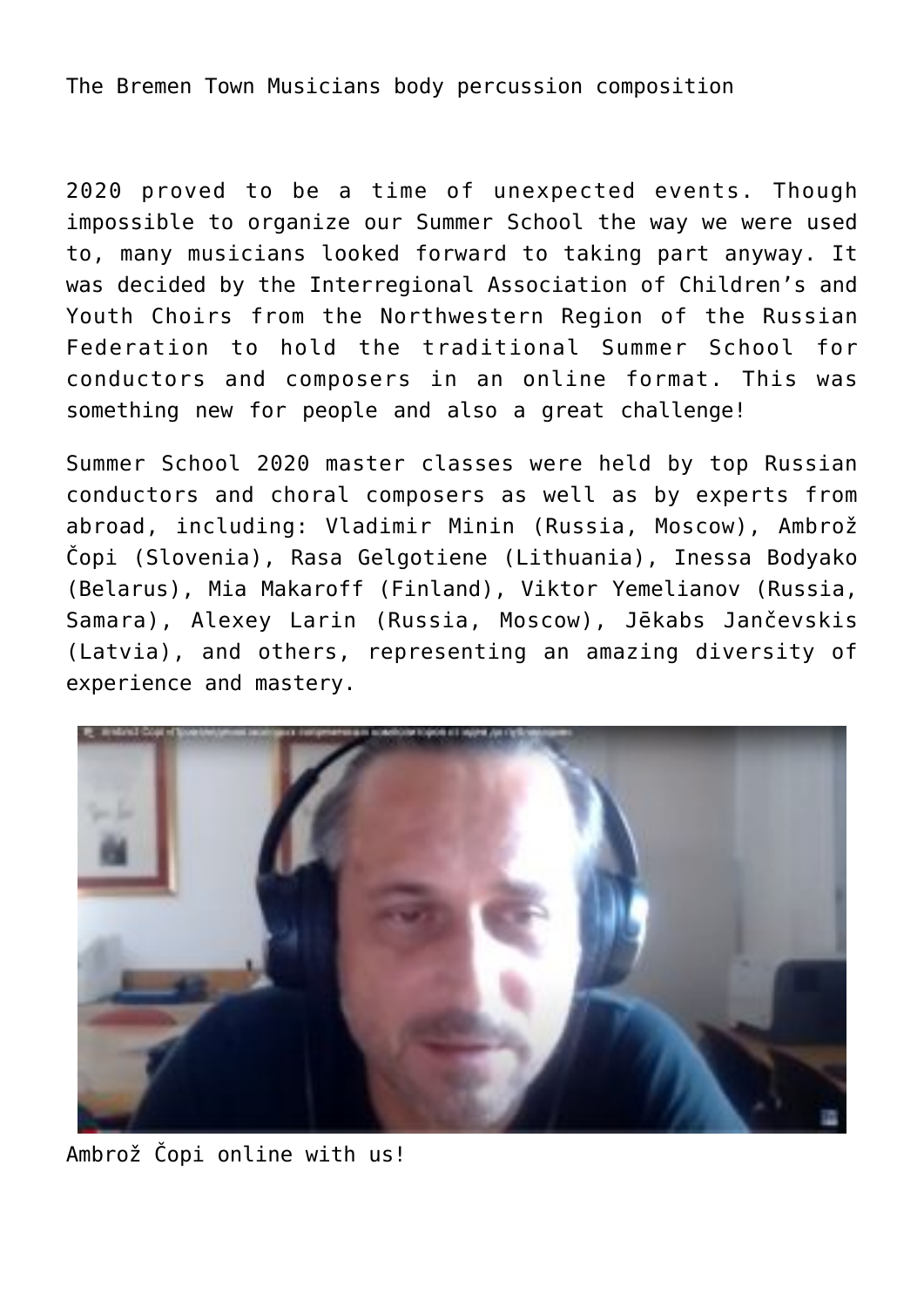The online format made it possible for conductors and composers from all over the country and elsewhere to take part in the Summer School events. The total number of participants was over 300 musicians!

Every day the participants mastered contemporary schooling techniques and methods and studied new choral pieces by Russian and European composers. Alexandr Ostapenko and Zarina Kogay held additional master classes on Body Percussion techniques, and Viktor Yemelianov led an additional workshop entitled 'Phonopedic method of voice development'.



Evening online concerts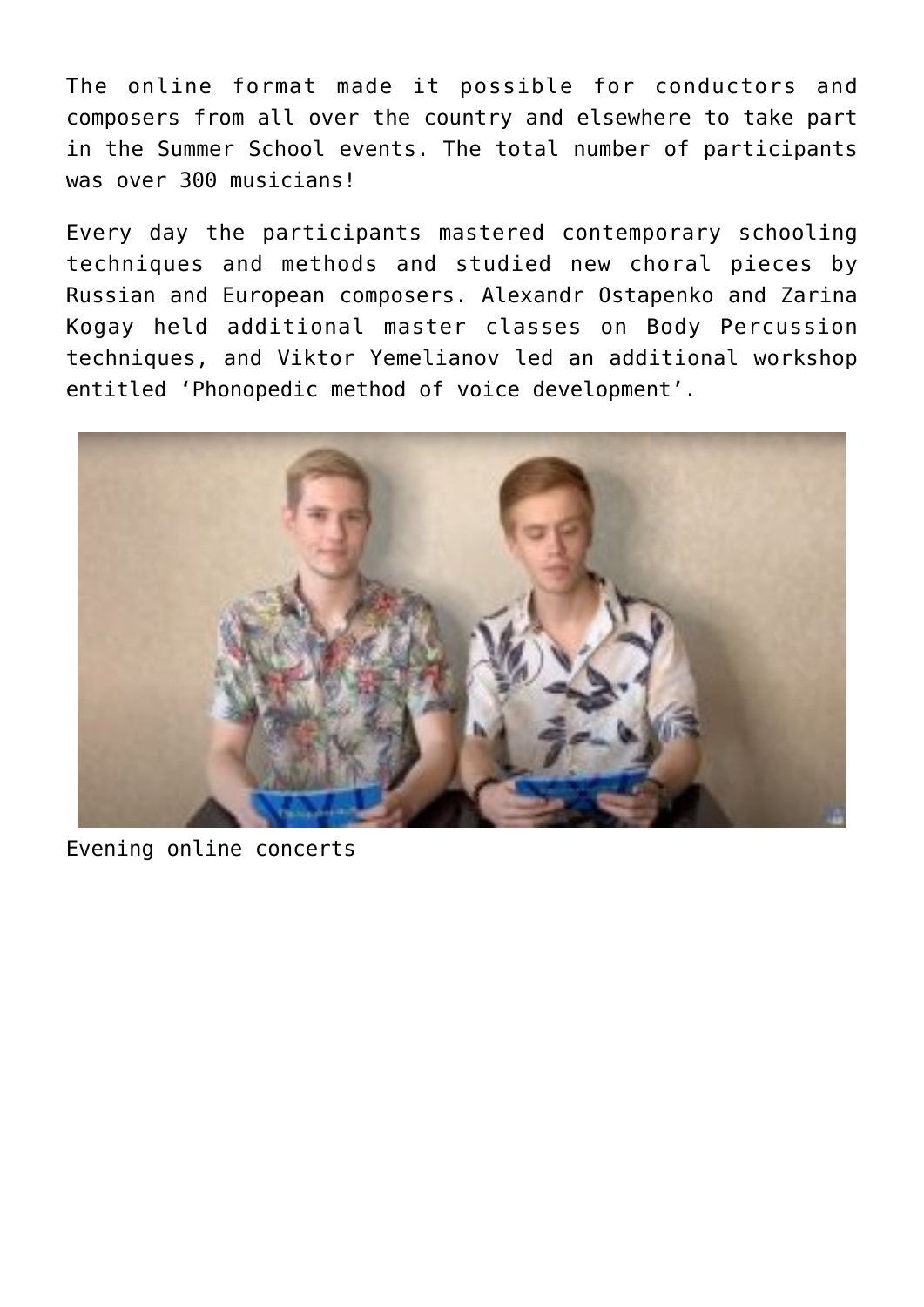

Online meeting with Vladimir Minin

The intensive schooling program continued in the online café, where participants got to know each other, shared experiences, and discussed contemporary choral music. Special online concerts, presenting the best examples of world choral music, were held every evening.

This year, the Summer School composers program was held as individual classes. Seventeen composers participating in the Summer School were divided into 3 groups, working with Mia Makaroff, Alexey Larin, and Jēkabs Jančevskis.

During their morning classes, the participants discussed contemporary composing techniques, use of folklore tunes in composing, and writing for children's choirs, and the afternoons were dedicated to the challenging job of creating their own choral compositions, with the guidance of the Summer School teachers.